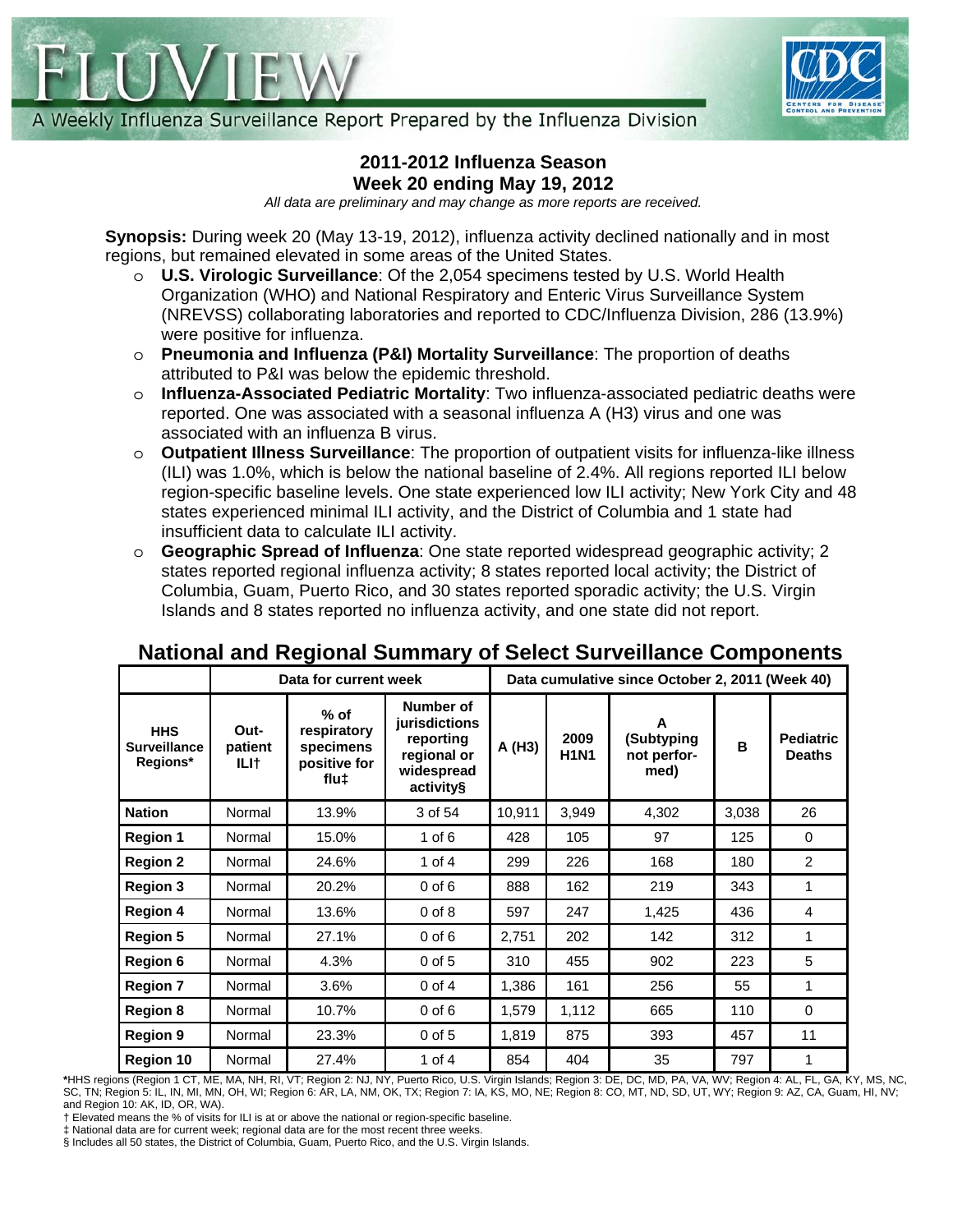**U.S. Virologic Surveillance:** WHO and NREVSS collaborating laboratories located in all 50 states report to CDC the number of respiratory specimens tested for influenza and the number positive by influenza type and subtype. The results of tests performed during the current week are summarized in the table below.

|                                    | Week 20     |
|------------------------------------|-------------|
| No. of specimens tested            | 2,054       |
| No. of positive specimens (%)      | 286 (13.9%) |
| Positive specimens by type/subtype |             |
| Influenza A                        | 150 (52.4%) |
| 2009 H1N1                          | 21 (14.0%)  |
| <b>Subtyping not performed</b>     | 41 (27.3%)  |
| (H3)                               | 88 (58.7%)  |
| Influenza B                        | 136 (47.6%) |

Predominant influenza viruses can vary by region and even between states within the same region. Seasonal influenza A (H3) viruses have predominated since the start of the 2011-2012 season nationally and in most regions; however, in recent weeks the proportion of influenza B viruses has been increasing. The timing of influenza activity also can vary by region. While influenza activity may have peaked and be declining, or have already returned to summer baseline levels in some states or regions, it may be ongoing in other areas. Region specific data can be found at http://gis.cdc.gov/grasp/fluview/fluportaldashboard.html. Influenza viruses circulate year-round and activity may persist as late as May.

# Influenza Positive Tests Reported to CDC by U.S. WHO/NREVSS Collaborating Laboratories, National Summary, 2011-2012 Season

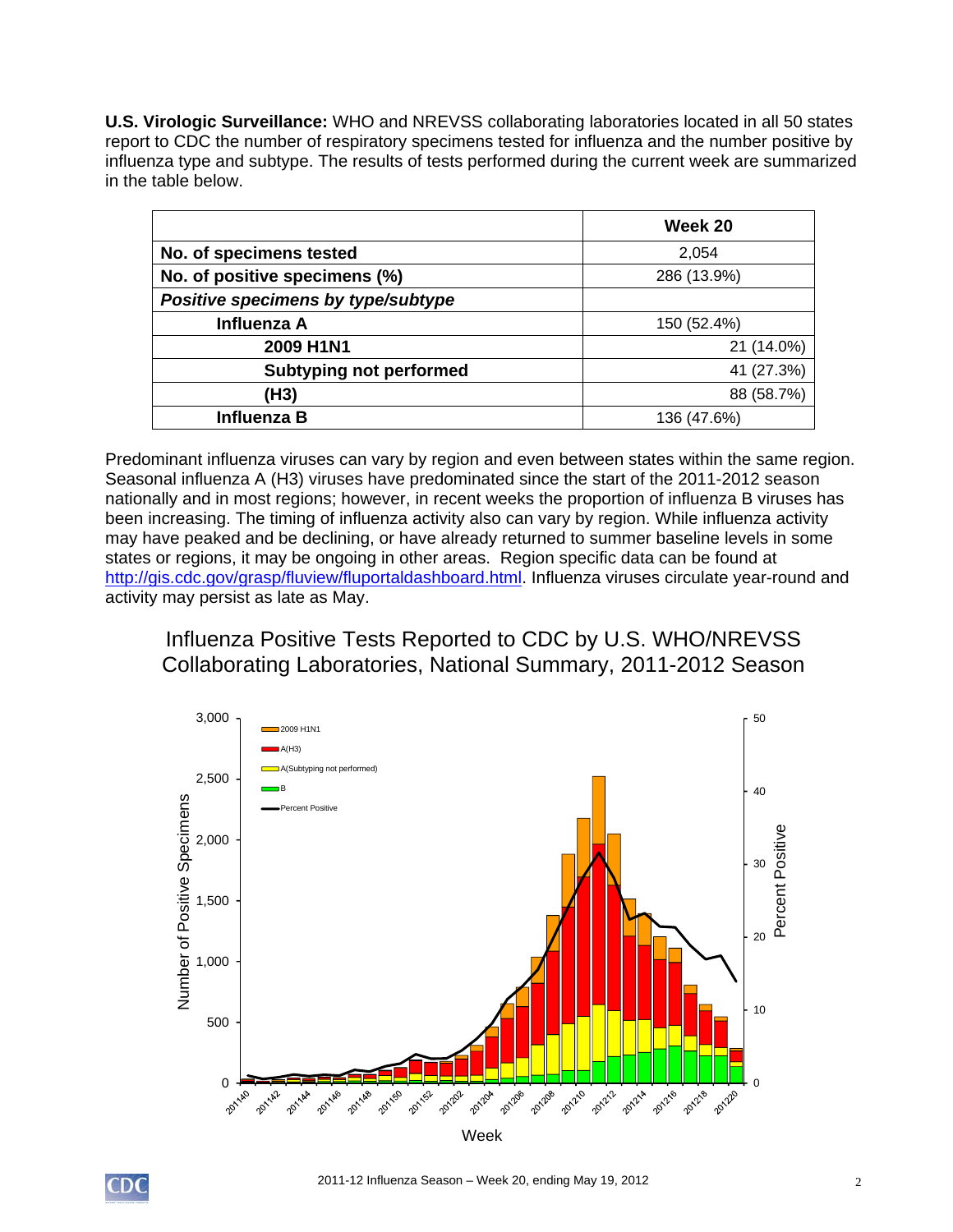**Antigenic Characterization:** CDC has antigenically characterized 1,816 influenza viruses [527 2009 H1N1 viruses, 987 influenza A (H3N2) viruses, and 302 influenza B viruses] collected by U.S. laboratories since October 1, 2011.

### **2009 H1N1 [527]**

- Five hundred three (95.4%) of the 527 viruses were characterized as A/California/7/2009-like, the influenza A (H1N1) component of the 2011-2012 influenza vaccine for the Northern Hemisphere.
- Twenty-four viruses (4.6%) tested showed reduced titers with antiserum produced against A/California/7/2009.

### **Influenza A (H3N2) [987]**

- Eight hundred two (81.3%) of the 987 viruses were characterized as A/Perth/16/2009-like, the influenza A (H3N2) component of the 2011-2012 influenza vaccine for the Northern Hemisphere.
- One hundred eighty-five viruses (18.7%) tested showed reduced titers with antiserum produced against A/Perth/16/2009.

## **Influenza B (B/Victoria/02/87 and B/Yamagata/16/88 lineages) [302]:**

- **Victoria Lineage [147]**: One hundred forty-seven (48.7%) of the 302 influenza B viruses tested belong to the B/Victoria lineage of viruses.
	- $\circ$  One hundred thirty-nine (94.6%) of these 147 viruses were characterized as B/Brisbane/60/2008-like, the influenza B component of the 2011-2012 Northern Hemisphere influenza vaccine.
	- o Eight (5.4%) of these 147 viruses showed reduced titers with antisera produced against B/Brisbane/60/2008.
- **Yamagata Lineage [155]**: One hundred fifty-five (51.3%) of the 302 influenza B viruses tested belong to the B/Yamagata lineage of viruses.

While influenza B viruses account for only 14% of influenza positive tests reported to CDC this season, the proportion of influenza positives that are Type B has been increasing in recent weeks, and less than 50% of U.S. influenza B viruses tested this season are similar to the influenza B component in the 2011-2012 influenza vaccine. Worldwide, the majority of influenza B viruses circulating have been similar to the influenza B component of the 2011-2012 Northern Hemisphere influenza vaccine.

**Composition of the 2012-2013 Influenza Vaccine:** The World Health Organization (WHO) has recommended vaccine viruses for the 2012-2013 Northern Hemisphere influenza vaccines, and FDA's Vaccines and Related Biological Products Advisory Committee (VRBPAC) has made recommendations for the composition of the 2012-2013 U.S. influenza vaccines. Both agencies recommend that the vaccine contain A/California/7/2009-like (2009 H1N1), A/Victoria/361/2011-like (H3N2), and B/Wisconsin/1/2010-like (B/Yamagata lineage) viruses. This recommendation changes the influenza A (H3N2) and influenza B virus components of the 2011-2012 Northern Hemisphere vaccine formulation. This recommendation was based on global influenza virus surveillance data related to epidemiology and antigenic characteristics, serological responses to 2011-2012 trivalent seasonal vaccines, and the availability of candidate strains and reagents.

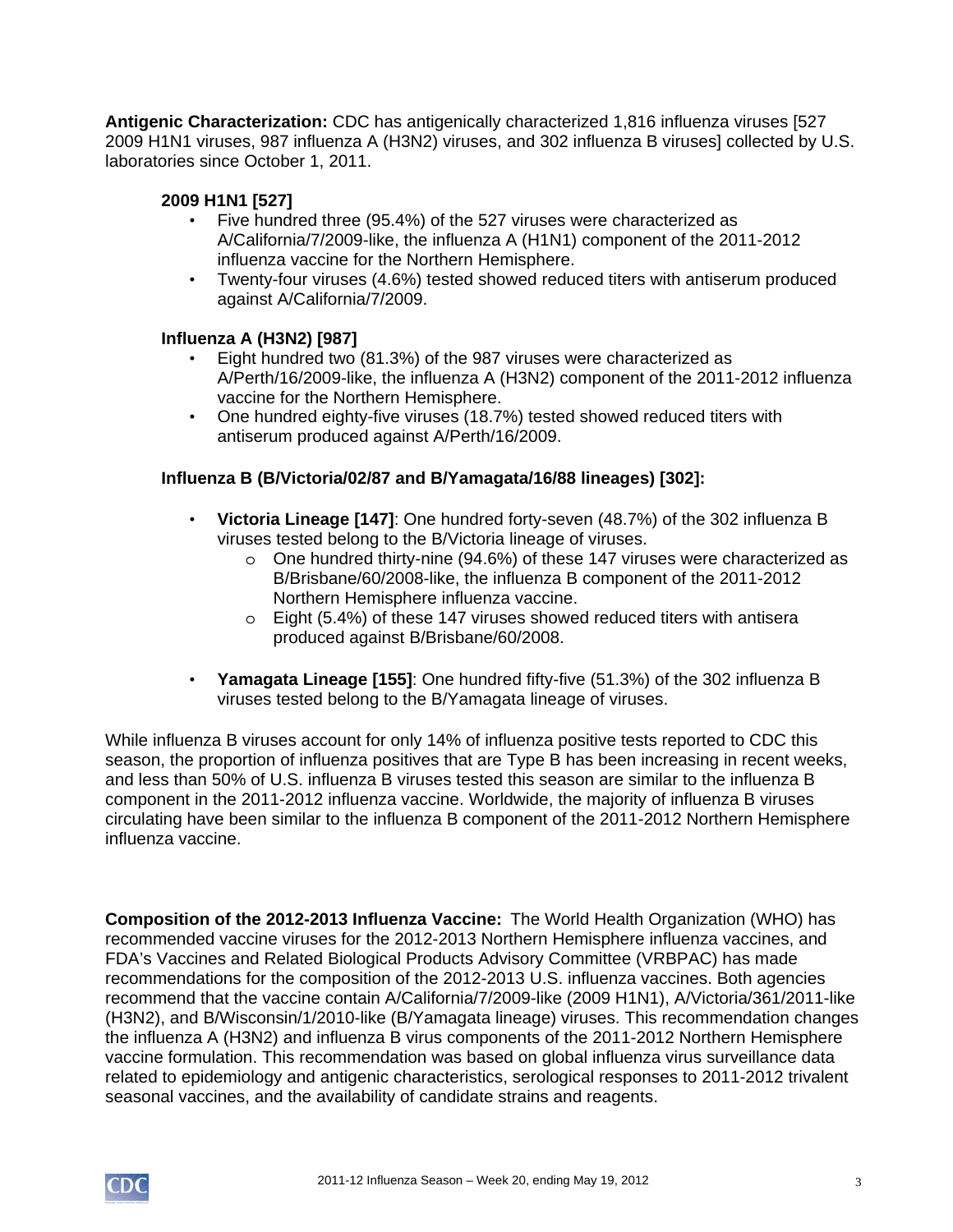**Antiviral Resistance:** Testing of 2009 H1N1, influenza A (H3N2), and influenza B virus isolates for resistance to the neuraminidase inhibitors (oseltamivir and zanamivir) is performed at CDC using a functional assay. Additional 2009 H1N1 clinical samples are tested for a single mutation in the neuraminidase of the virus known to confer oseltamivir resistance (H275Y). The data summarized below combine the results of both testing methods. These samples are routinely obtained for surveillance purposes rather than for diagnostic testing of patients suspected to be infected with an antiviral resistant virus.

High levels of resistance to the adamantanes (amantadine and rimantadine) persist among 2009 H1N1 and A (H3N2) viruses (the adamantanes do not have activity against influenza B viruses). As a result of the sustained high levels of resistance among circulating influenza A viruses, data from adamantane resistance testing are not presented in the table below.

|                       |                                        | <b>Oseltamivir</b>                         | <b>Zanamivir</b>                             |                                            |  |  |
|-----------------------|----------------------------------------|--------------------------------------------|----------------------------------------------|--------------------------------------------|--|--|
|                       | Virus<br><b>Samples</b><br>Tested (n)* | <b>Resistant</b><br>Viruses,<br>Number (%) | <b>Virus</b><br><b>Samples</b><br>Tested (n) | <b>Resistant</b><br>Viruses,<br>Number (%) |  |  |
| Influenza A<br>(H3N2) | 1,275                                  | 0(0.0)                                     | 1,275                                        | 0(0.0)                                     |  |  |
| Influenza B           | 317                                    | 0(0.0)                                     | 317                                          | 0(0.0)                                     |  |  |
| 2009 H1N1             | 1,164                                  | 16(1.4)                                    | 518                                          |                                            |  |  |

## **Neuraminidase Inhibitor Resistance Testing Results on Samples Collected Since October 1, 2011.**

\*Includes specimens tested in national surveillance and additional specimens tested at public health laboratories in nine states (DE, FL, MD, MI, MN, NY, TX, WA, and WI) who share testing results with CDC.

So far this season, 16 oseltamivir-resistant 2009 H1N1 viruses have been detected nationally. Three patients were using oseltamivir for 1 day or more at the time of specimen collection. Thirteen had no exposure to oseltamivir; out of those 13 patients, 2 had family members using oseltamivir. (Resistance of influenza A viruses to antiviral drugs can occur spontaneously or emerge during the course of antiviral treatment or antiviral exposure).

Eleven of the 16 oseltamivir-resistant viruses were collected from January to April 2012 and are from Texas, where a total of 419 2009 H1N1 specimens have been tested for oseltamivir resistance. Oseltamivir resistance remains quite low nationally and in Texas, even though the percentage of oseltamivir-resistant 2009 H1N1 viruses in Texas (2.6%) is higher than the national percentage. CDC continues to recommend the use of oseltamivir or zanamivir as early as possible for patients with confirmed or suspected influenza who have severe, complicated, or progressive illness; who require hospitalization; or who are at greater risk for influenza-related complications. Use of the adamantanes is not recommended.

Additional information on recommendations for treatment and chemoprophylaxis of influenza virus infection with antiviral agents is available at http://www.cdc.gov/flu/antivirals/index.htm.

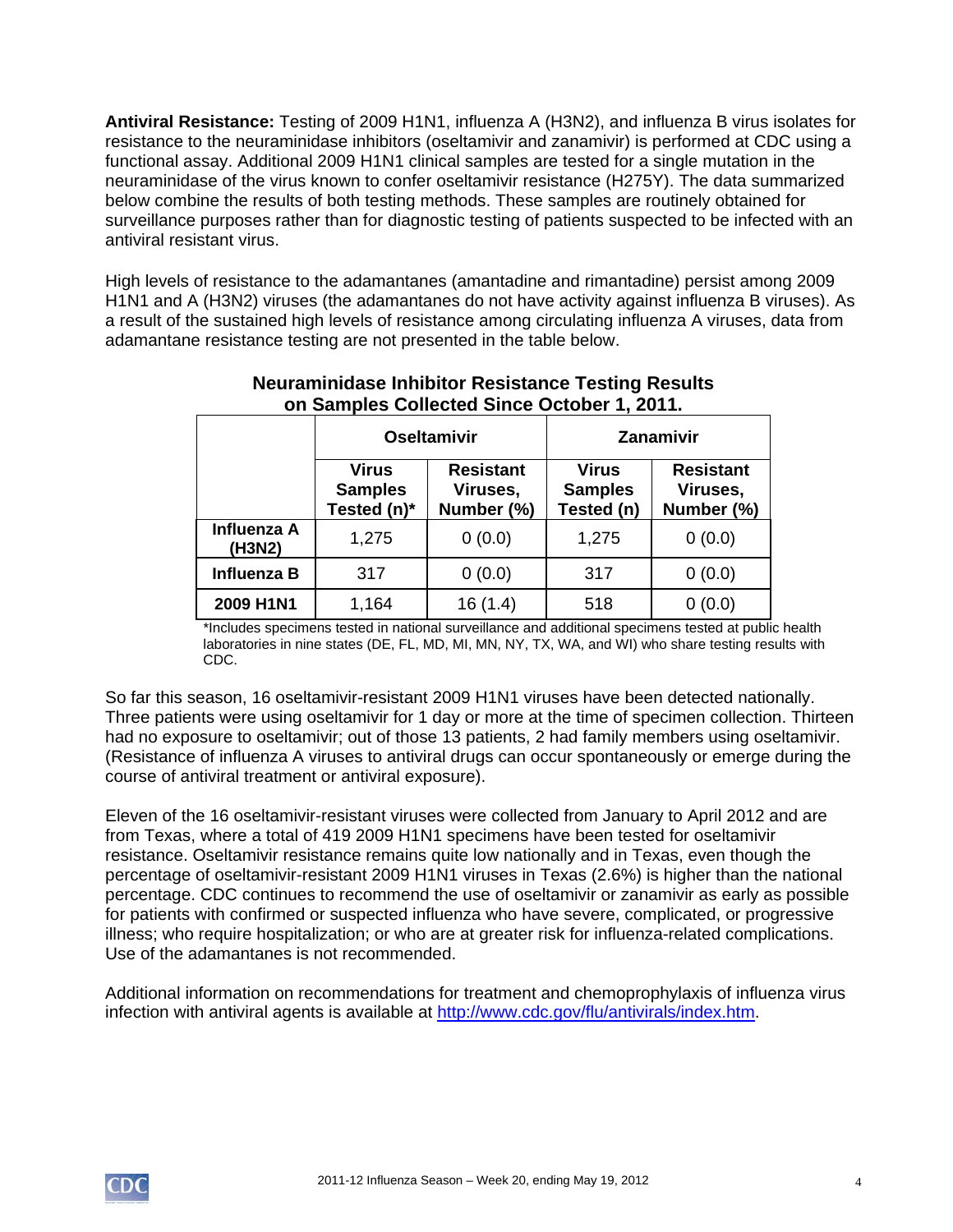**Pneumonia and Influenza (P&I) Mortality Surveillance:** During week 20, 6.4% of all deaths reported through the 122-Cities Mortality Reporting System were due to P&I. This percentage was below the epidemic threshold of 7.4% for week 20.



Pneumonia and Influenza Mortality for 122 U.S. Cities Week ending May 19, 2012

Weeks

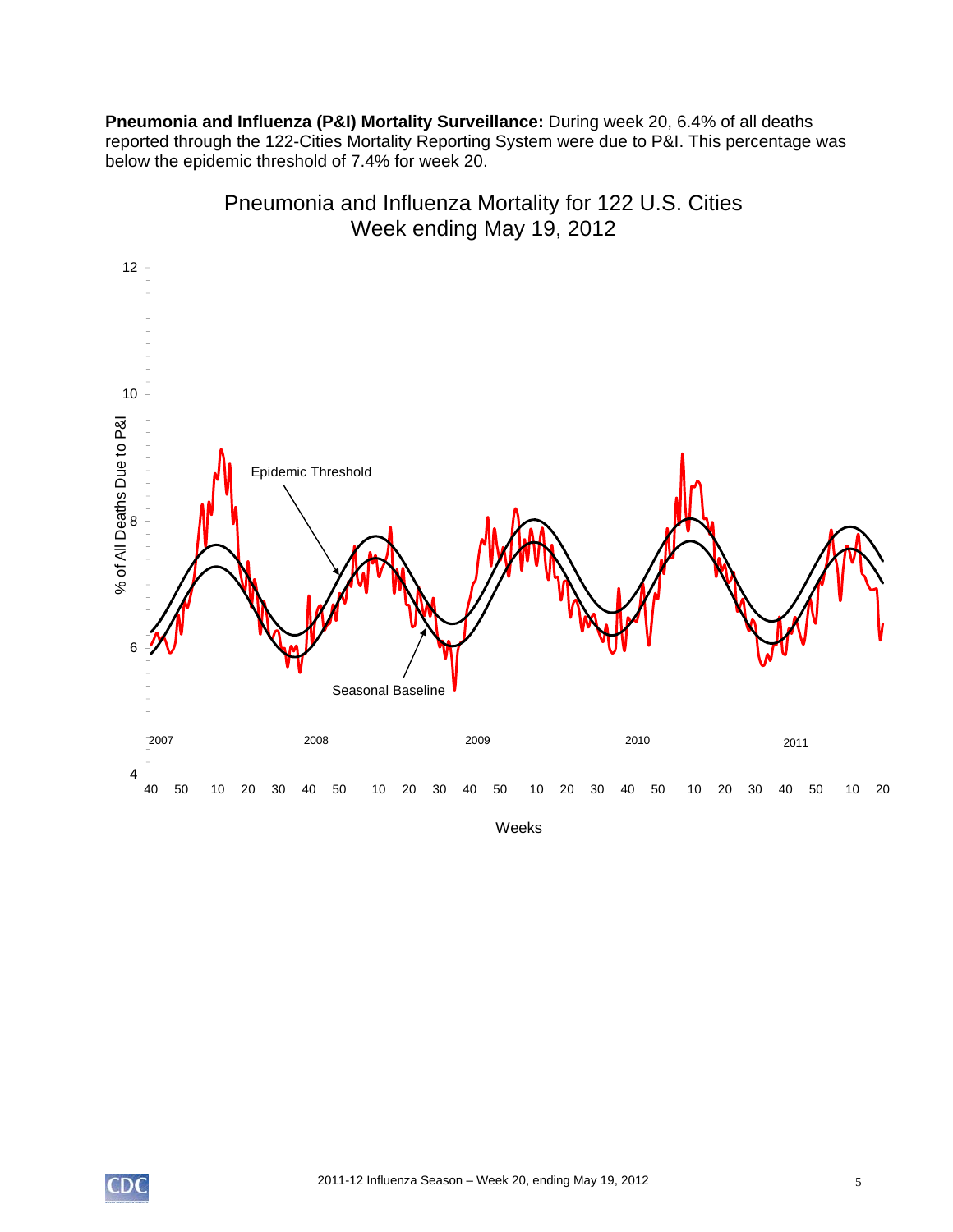**Influenza-Associated Pediatric Mortality**: Two influenza-associated pediatric deaths were reported to CDC during week 20. One was associated with a seasonal influenza A (H3) virus and one was associated with an influenza B virus. The deaths reported during week 20 occurred during the week ending May 12, 2012 (week 19). This brings the total number of influenza-associated pediatric deaths reported during the 2011-2012 season to 26. Additional data can be found at: http://gis.cdc.gov/GRASP/Fluview/PedFluDeath.html.



# Number of Influenza-Associated Pediatric Deaths by Week of Death: 2008-09 season to present

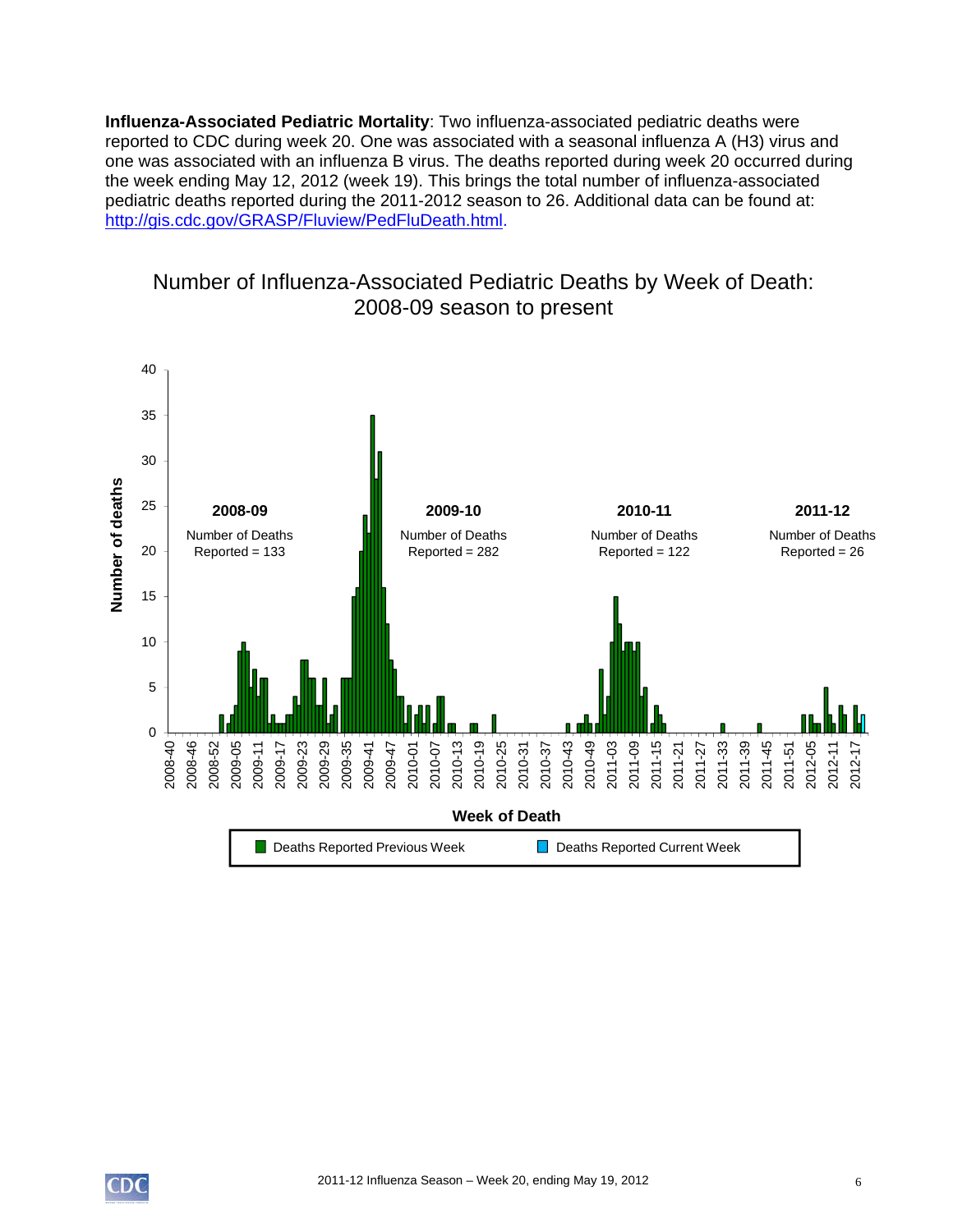**Influenza-Associated Hospitalizations:** The Influenza Surveillance Network (FluSurv-NET) conducts population-based surveillance for laboratory-confirmed influenza-related hospitalizations in children younger than 18 years of age (since the 2003-2004 influenza season) and adults (since the 2005-2006 influenza season).

The FluSurv-NET covers more than 80 counties in the 10 Emerging Infections Program (EIP) states (CA, CO, CT, GA, MD, MN, NM, NY, OR, TN) and additional Influenza Hospitalization Surveillance Project (IHSP) states. The IHSP began during the 2009-2010 season to enhance surveillance during the 2009 H1N1 pandemic. IHSP sites included IA, ID, MI, OK and SD during the 2009-2010 season; ID, MI, OH, OK, RI, and UT during the 2010-2011 season; and MI, OH, RI, and UT during the 2011-2012 season. The rates provided are likely to be a vast underestimate of the actual number of influenza-related hospitalizations. First, the FluSurv-NET is not nationally representative, and second, influenza-related hospitalizations can be missed, either because testing is not performed, or because cases may be attributed to other causes of pneumonia or other common influenza-related complications.

Between October 1, 2011 and April 30, 2012, 2,374 laboratory-confirmed influenza-associated hospitalizations were reported at a rate of 8.6 per 100,000 population. Among cases, 2,052 (86.4%) were influenza A, 301 (12.7%) were influenza B, and 7 (0.3%) were influenza A and B co-infections; 14 (0.6%) had no virus type information. Among those with influenza A subtype information, 909 (74.8%) were H3N2 and 300 (24.7%) were 2009 H1N1. The most commonly reported underlying medical conditions among adults were chronic lung diseases (of which 54.9% were asthma), cardiovascular disease and metabolic disorders. The most commonly reported underlying medical conditions in children were chronic lung diseases (of which 75.3% were asthma) and neurologic disorders. However, almost half of hospitalized children had no identified underlying medical conditions.

The current season's influenza-associated hospitalization data includes patients admitted from October 1, 2011 through April 30, 2012; however, these data will continue to be updated as additional information is received.



Data from the Influenza Surveillance Network (FluSurv-NET), a population-based surveillance for influenza related hospitalizations in children and adults in 14 US states. Incidence rates are calculated using the National Center for Health Statistics' (NCHS) population estimates for the counties included in the surveillance catchment area.

![](_page_6_Picture_6.jpeg)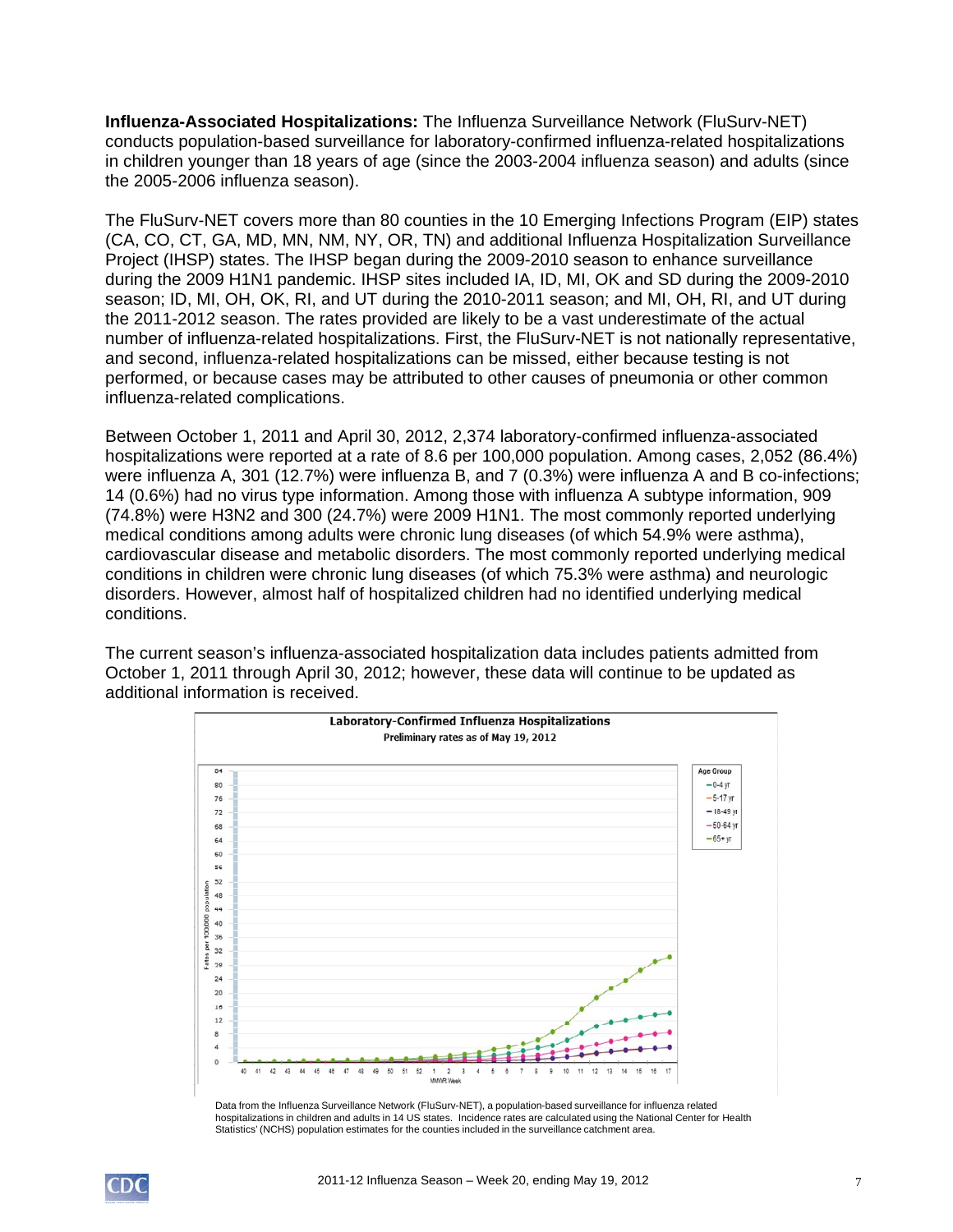![](_page_7_Figure_0.jpeg)

<sup>1</sup>Asthma includes a diagnosis of asthma or reactive airway disease; Chronic lung diseases include asthma as well as other conditions such as bronchiolitis obliterans, chronic aspiration pneumonia, and interstitial lung disease. Cardiovascular diseases include conditions such as coronary heart disease, cardiac valve disorders, congestive heart failure, pulmonary hypertension, and aortic stenosis; *Immune suppression* includes conditions such as immunoglobulin deficiency, leukemia, lymphoma, HIV/AIDS, and individuals taking immunosuppressive medications; Metabolic disorders include conditions such as diabetes mellitus, thyroid dysfunction, adrenal insufficiency, and liver disease; Neurologic diseases include conditions such as seizure disorders, cerebral palsy, and cognitive dysfunction; Neuromuscular diseases include conditions such as multiple sclerosis and muscular dystrophy; Obesity was assigned if indicated in patient's medical chart or if body mass index (BMI) > 30 kg/m<sup>2</sup>; Renal diseases include conditions such as acute or chronic renal failure, nephrotic syndrome, glomerulonephritis, and impaired creatinine clearance.

 $2$ Note that asthma is included in both "Asthma" and "Chronic lung disease"; otherwise the categories are mutually exclusive.

 $3$ Only includes cases for which data collection has been completed through the medical chart review stage.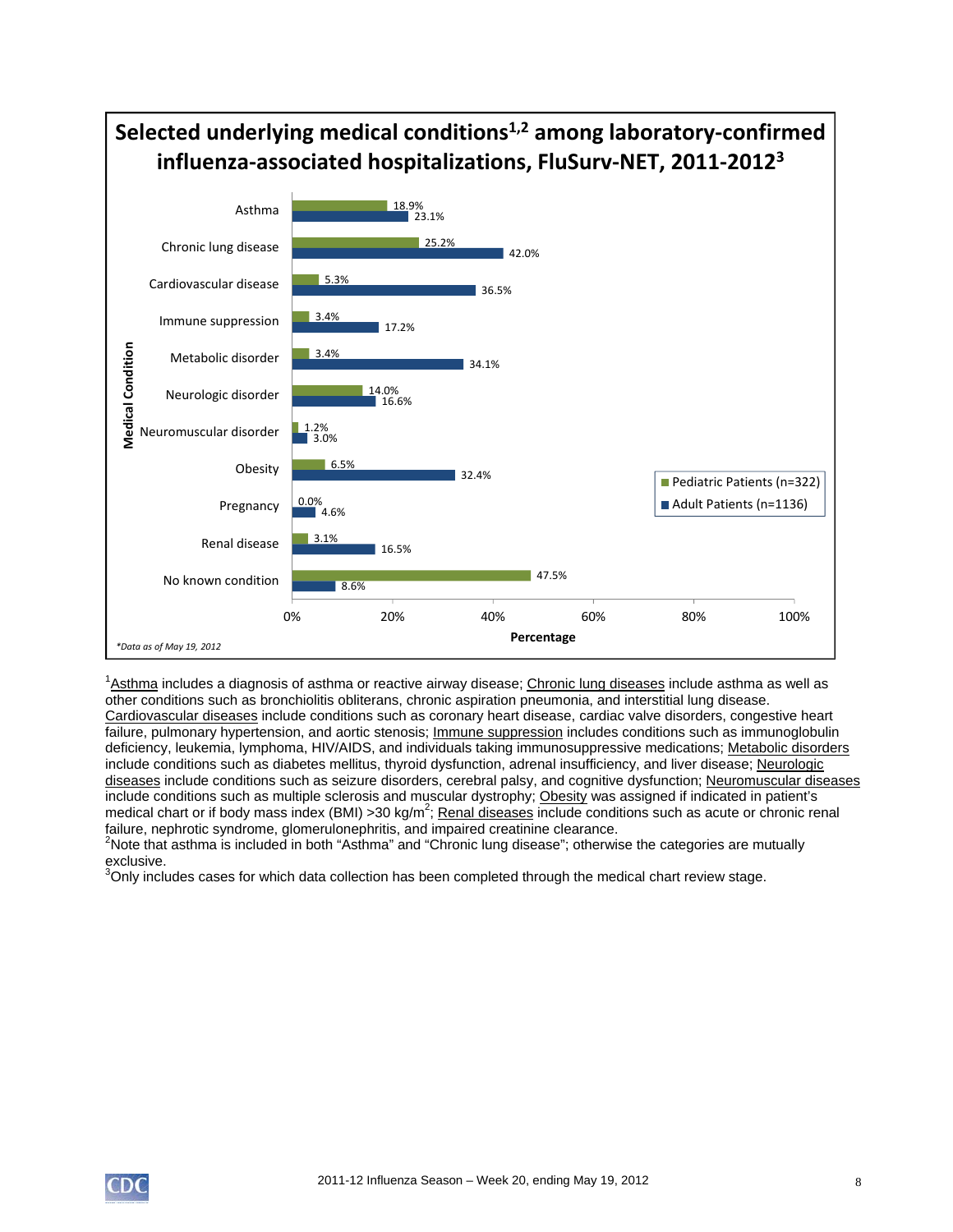**Outpatient Illness Surveillance:** Nationwide during week 20, 1.0% of patient visits reported through the U.S. Outpatient Influenza-like Illness Surveillance Network (ILINet) were due to influenza-like illness (ILI). This percentage is below the national baseline of 2.4%. *(ILI is defined as fever (temperature of 100°F [37.8°C] or greater) and cough and/or sore throat.)* 

![](_page_8_Figure_1.jpeg)

On a regional level, the percentage of outpatient visits for ILI ranged from 0.2% to 1.9% during week 20. All regions reported a proportion of outpatient visits for ILI below region-specific baseline levels.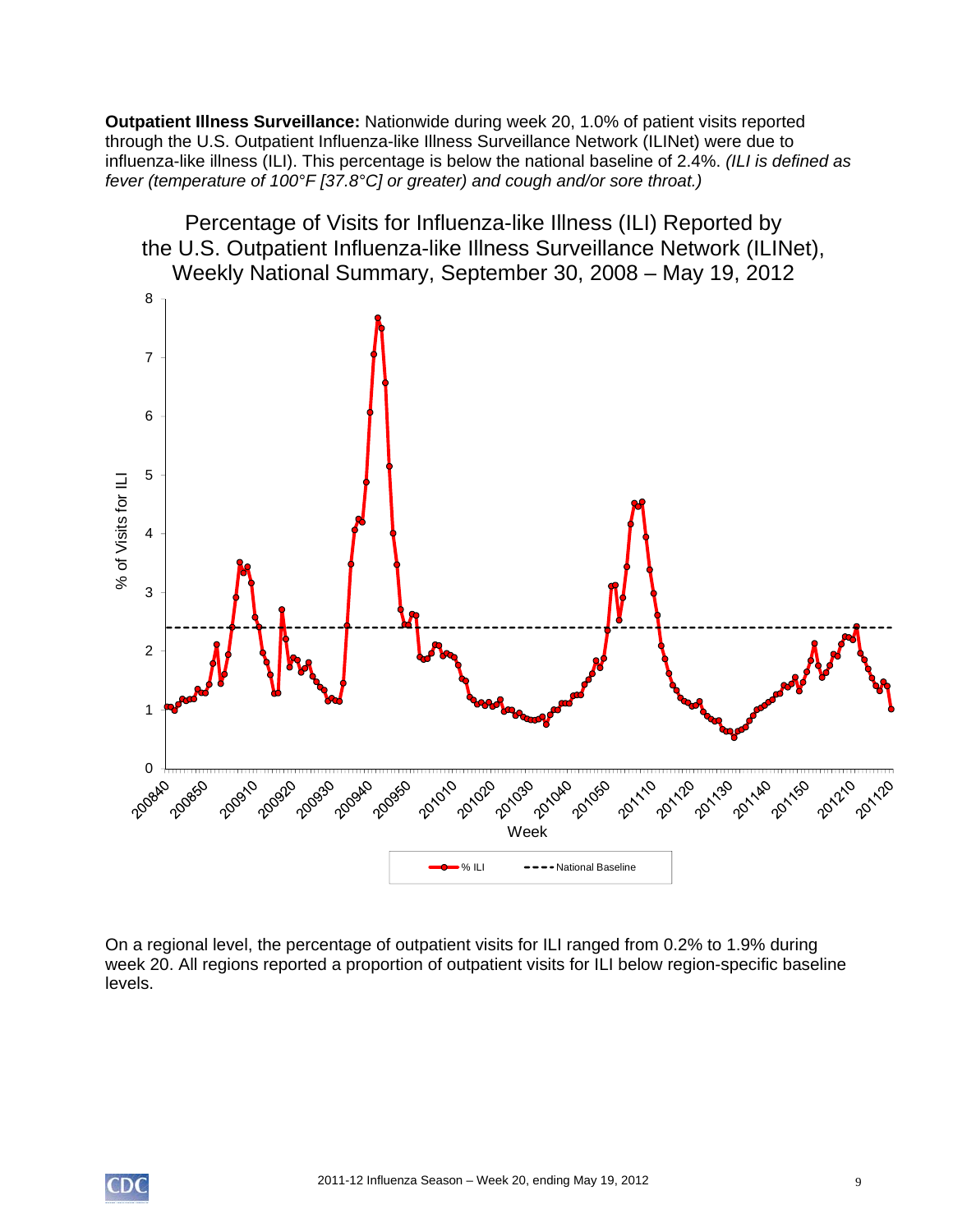![](_page_9_Figure_0.jpeg)

NOTE: Scales differ between regions

\*Use of the regional baselines for state data is not appropriate.

![](_page_9_Picture_3.jpeg)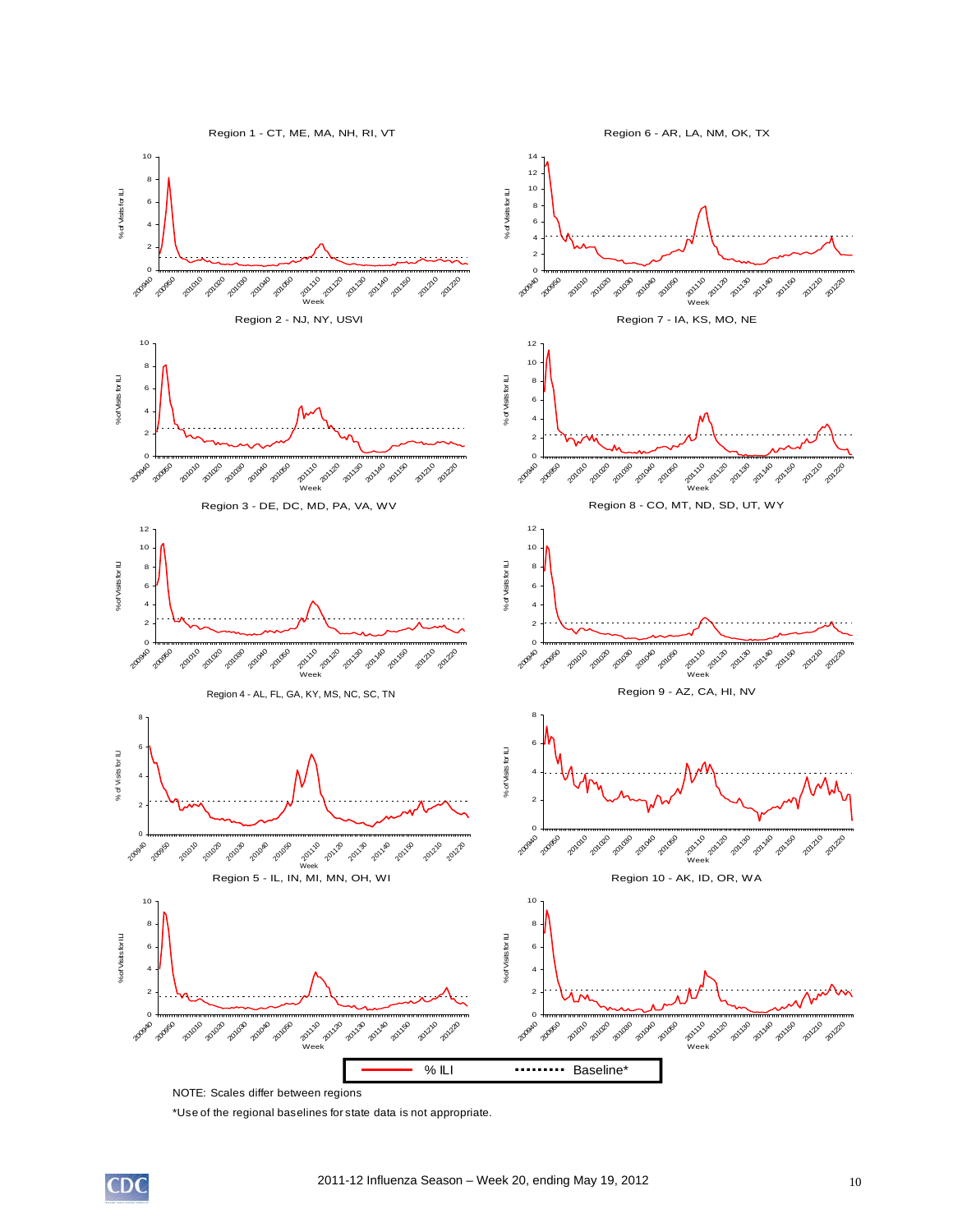**ILINet State Activity Indicator Map:** Data collected in ILINet are used to produce a measure of ILI activity\* by state. Activity levels are based on the percent of outpatient visits in a state due to ILI and are compared to the average percent of ILI visits that occur during spring and fall weeks with little or no influenza virus circulation. Activity levels range from minimal, which corresponds to ILI activity being below average, to intense, which corresponds to ILI activity being much higher than average. Because the clinical definition of ILI is very general, not all ILI is caused by influenza viruses; however, when combined with laboratory data, the information on ILI activity provides a clearer picture of influenza activity in the United States.

During week 20, the following ILI activity levels were experienced:

- One state experienced low ILI activity (Alabama).
- New York City and 48 states experienced minimal ILI activity (Alaska, Arizona, Arkansas, California, Colorado, Connecticut, Delaware, Florida, Georgia, Hawaii, Illinois, Idaho, Indiana, Iowa, Kansas, Kentucky, Louisiana, Maine, Maryland, Massachusetts, Michigan, Minnesota, Mississippi, Missouri, Montana, Nebraska, Nevada, New Hampshire, New Jersey, New Mexico, New York, North Carolina, North Dakota, Ohio, Oklahoma, Oregon, Pennsylvania, Rhode Island, South Carolina, Tennessee, Texas, Utah, Vermont, Virginia, Washington, West Virginia, Wisconsin, and Wyoming).
- Data were insufficient to calculate an ILI activity level from the District of Columbia and 1 state (South Dakota).

![](_page_10_Figure_5.jpeg)

#### Influenza-Like Illness (ILI) Activity Level Indicator Determined by Data Reported to ILINet 2011-12 Influenza Season Week 20 ending May 19, 2012

\*This map uses the proportion of outpatient visits to health care providers for influenza-like illness to measure the ILI activity level within a state. It does not, however, measure the extent of geographic spread of influenza viruses within a state. Therefore, outbreaks occurring in a single city could cause the state to display high activity levels.

Data collected in ILINet may disproportionally represent certain populations within a state, and therefore, may not accurately depict the full picture of influenza activity for the whole state.

Data displayed in this map are based on data collected in ILINet, whereas the State and Territorial influenza activity map is based on reports from state and territorial epidemiologists. The data presented in this map is preliminary and may change as more data is received.

Differences in the data presented here by CDC and independently by some state health departments likely represent differing levels of data completeness with data presented by the state likely being the more complete.

![](_page_10_Picture_11.jpeg)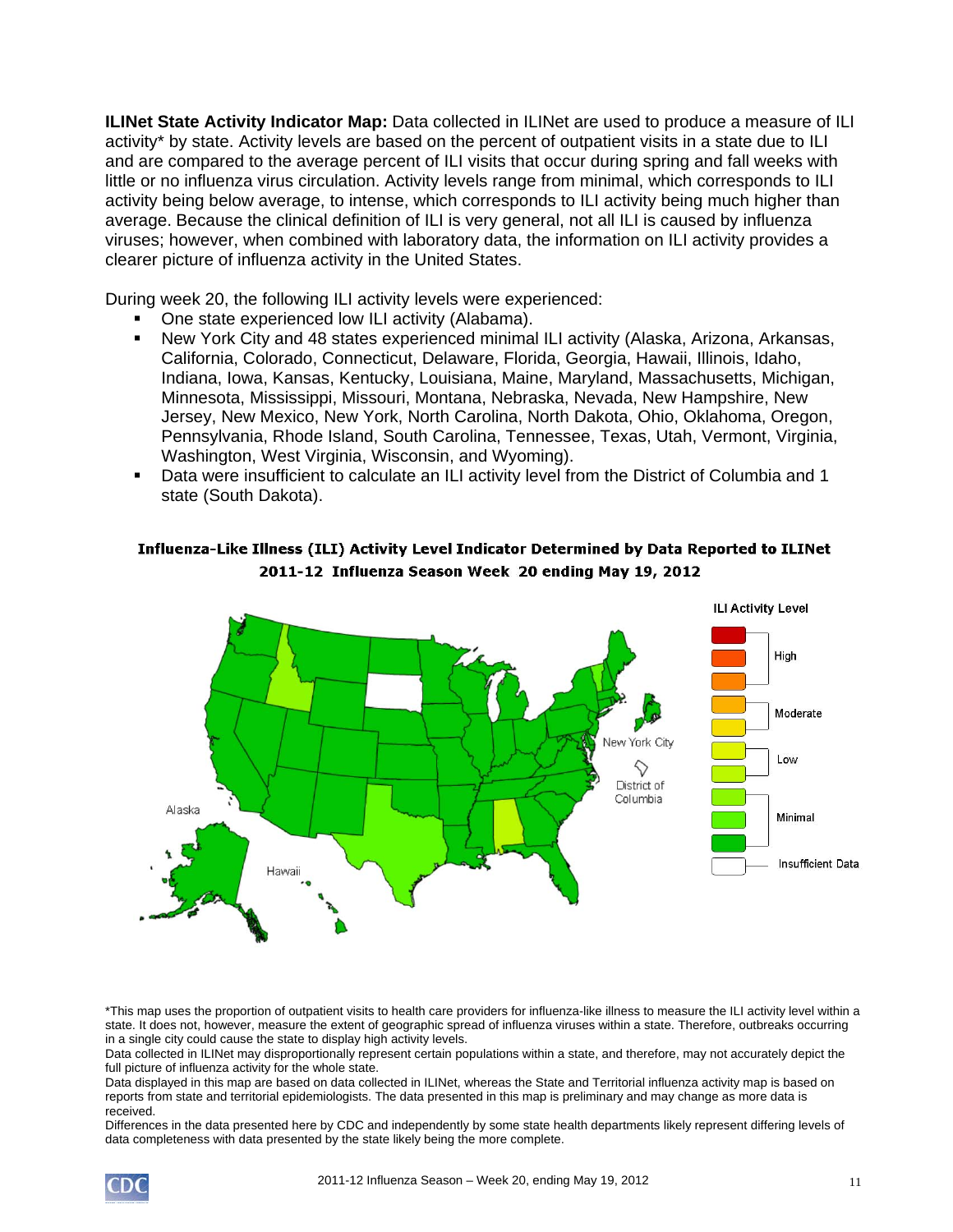**Geographic Spread of Influenza as Assessed by State and Territorial Epidemiologists:** The influenza activity reported by state and territorial epidemiologists indicates geographic spread of influenza viruses, but does not measure the intensity of influenza activity.

During week 20, the following influenza activity was reported:

- Widespread influenza activity was reported by 1 state (New York).
- Regional influenza activity was reported by 2 states (Alaska and Connecticut).
- Local influenza activity was reported by 8 states (Alabama, Arizona, California, Massachusetts, Mississippi, Nevada, Oregon, and Washington).
- Sporadic influenza activity was reported by the District of Columbia, Guam, Puerto Rico, and 30 states (Colorado, Delaware, Florida, Hawaii, Indiana, Iowa, Kentucky, Louisiana, Maine, Maryland, Michigan, Minnesota, Missouri, Montana, New Hampshire, New Mexico, North Carolina, North Dakota, Ohio, Pennsylvania, Rhode Island, South Carolina, South Dakota, Texas, Utah, Vermont, Virginia, West Virginia, Wisconsin and Wyoming).
- The U.S. Virgin Islands and 8 states (Arkansas, Georgia, Idaho, Illinois, Kansas, Nebraska, Oklahoma, and Tennessee) reported no influenza activity.
- One state (New Jersey) did not report.

![](_page_11_Figure_8.jpeg)

This map indicates geographic spread & does not measure the severity of influenza activity

A description of surveillance methods is available at: http://www.cdc.gov/flu/weekly/overview.htm Report prepared: May 25, 2012.

![](_page_11_Picture_11.jpeg)